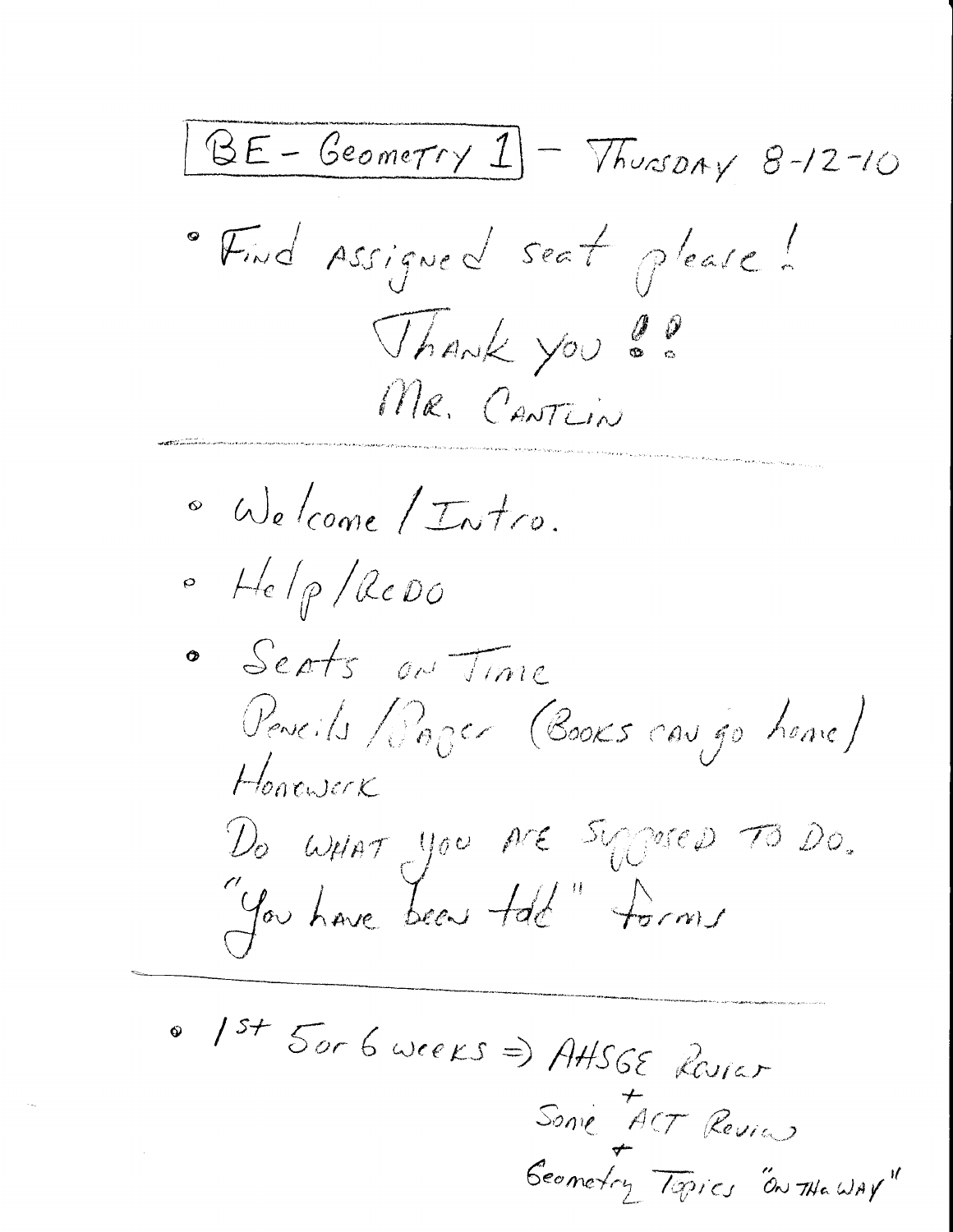Geometry m un EArth Measure

 $Euclid, \sim 300 BC$ Greek MATHEMATICIAN Book "Elements" one of the most influential books ever weitten. Clsed as  $+e$ x + book  $+e$  > 2000 years! Euclidean US Non-Euclidean Geometry  $13$  "Books"

Constructions => STRAight Edge & COMPASS<br>(NO measures WITH A rueck)<br>length => EguAL Or NOT EguAL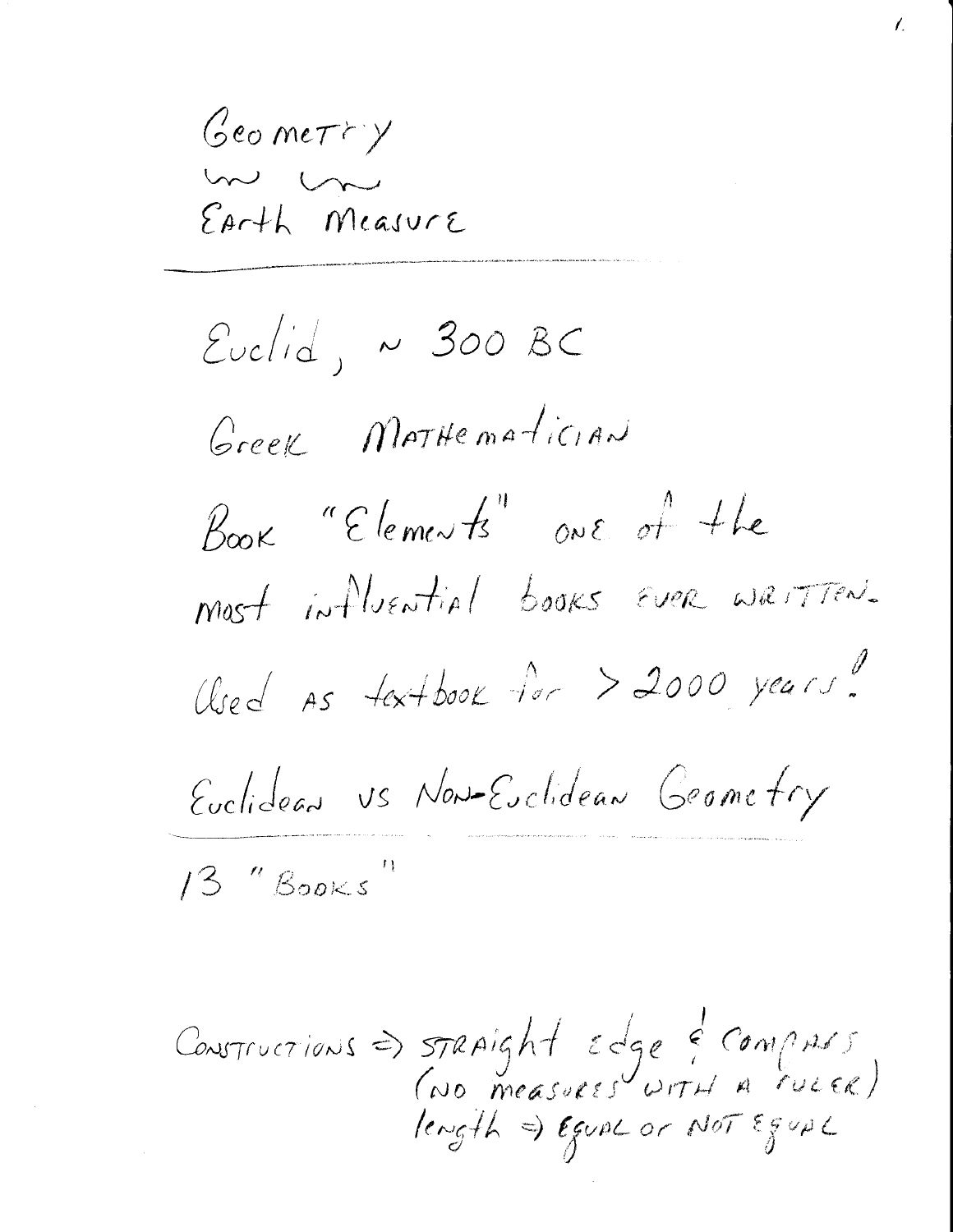## **Important Parts of Euclid's Elements**

Axioms and Postulates: Basic assumptions, ideally things that are obvious or given. Accepted as true without proof. Self-evident facts used as a starting point to deduce other facts.

Euclid's 5 Postulates:

- 1. It is possible to draw a straight line from any point to any other point.
- 2. It is possible to extend a line segment continuously in a straight line.
- 3. It is possible to describe a circle with any center and any radius.
- 4. t is true that all right angles are equal to one another.
- 5. That, if a straight line falling on two straight lines make the interior angles on the same side less than to right angles, the two straight lines, if produced indefinitely, meet on that side on which are the angles less than the to right angles. (this is the biggie - called the "Parallel Postulate")

Euclid's 5 Axioms:

- 1. Things which are equal to the same thing are also equal to one another.
- 2. If equals be added to equals, the wholes are equal.
- 3. If equals be subtracted from equals, the remainders are equal.
- 4. Things which coincide with one another are equal to one another.
- 5. The whole is greater that the part.

Theorems: a statement proven based on axioms or other theorems.

Definitions: describe the exact meaning of the terms used in the theorem.

Proposition: used for the statement part of a theorem.